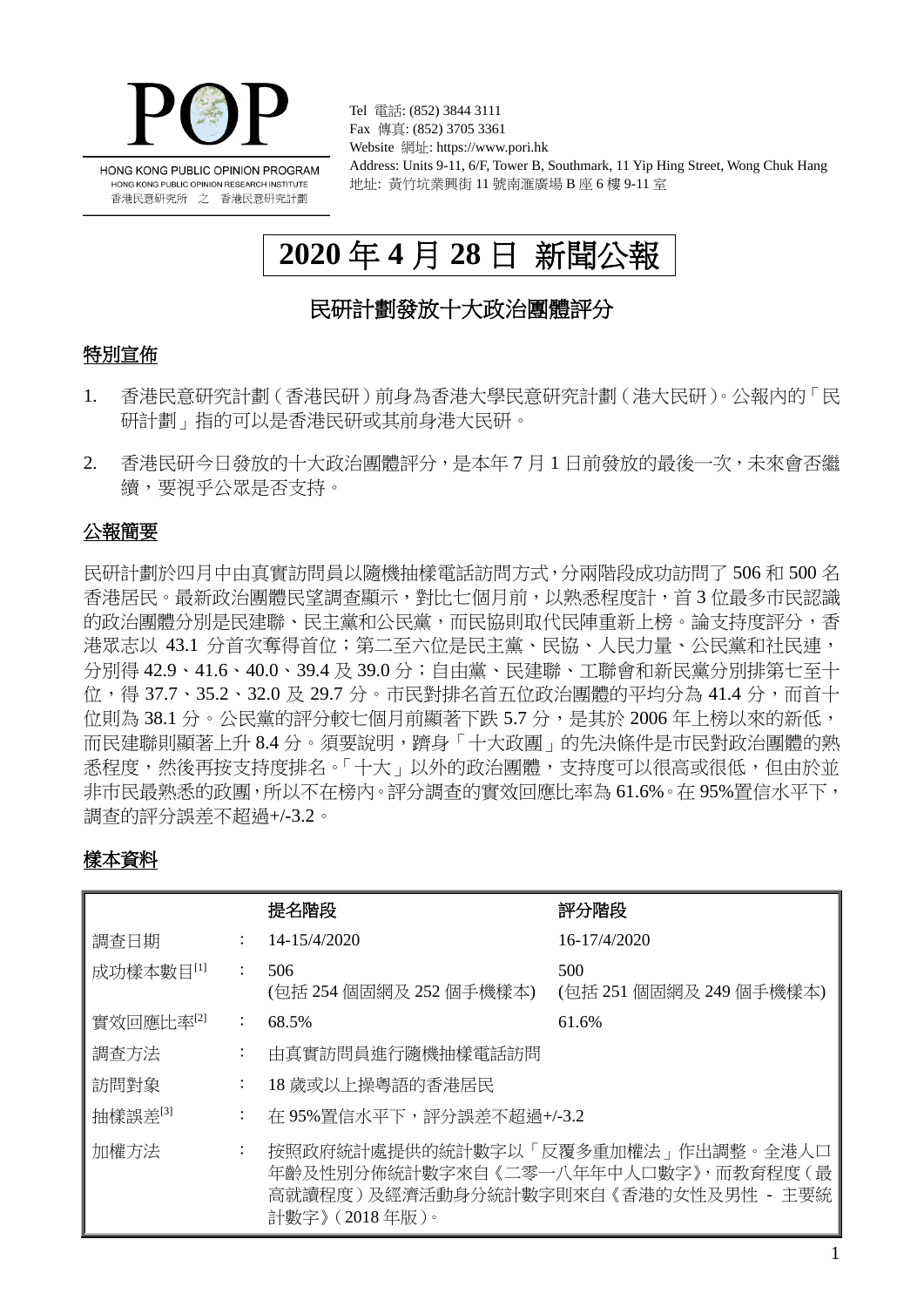- [1] 數字為調查的總樣本數目,個別題目則可能只涉及次樣本。有關數字請參閱下列數表內列出的樣本數目。
- [2] 民研計劃在 2017 年 9 月前以「整體回應比率」彙報樣本資料,2017 年 9 月開始則以「實效回應比率」彙報。 2018年7月,民研計劃再調整實效回應比率的計算方法,因此改變前後的回應比率不能直接比較。
- [3] 此公報中所有誤差數字均以 95%置信水平計算。95%置信水平,是指倘若以不同隨機樣本重複進行有關調查 100 次,則 95 次各自計算出的誤差範圍會包含人口真實數字。由於調査數字涉及抽樣誤差,傳媒引用百分比 數字時,應避免使用小數點,在引用評分數字時,則可以使用一個小數點。

#### 最新數據

在提名調查中,被訪者可在未經提示下說出最多 10 個最熟悉的政治團體,結果首 12 位最多被 訪者提及的政治團體分別是民建聯、民主黨、公民黨、自由黨、工聯會、社民連、新民黨、香 港眾志、工黨、經民聯、人民力量及民協,他們於是被納入評分調查。在評分調查中,被訪者 就個別政治團體以 0 至 100 分進行評分, 0 分代表絕對不支持, 100 分代表絕對支持, 50 分為一 半半。統計結果後,認知度最低的兩個再被剔除,之後再按支持度由高至低順序排列,得出十 大政治團體。以下是十大政治團體的最新評分,按評分倒序排列[4]:

| 調查日期                | $2 - 4/10/18$         | 23-25/4/19        | $3-4/9/19$              | 16-17/4/20           |       | 最新變化         |
|---------------------|-----------------------|-------------------|-------------------------|----------------------|-------|--------------|
| 樣本數目[5]             | 524-574               | 537-698           | 536                     | 500                  |       |              |
| 回應比率                | 46.8%                 | 66.1%             | 69.9%                   | 61.6%                |       |              |
| 最新結果 <sup>[6]</sup> | 結果                    | 結果                | 結果                      | 結果及誤差                | 認知率   |              |
| 香港眾志                |                       | $38.2^{[9]}$      | $45.2\{2\}^{[7]}$       | $43.1 + (-3.2)$      | 81.1% | $-2.1$       |
| 民主黨                 | $44.1{4}$             | $42.2{2}$         | $44.6{4}$               | $42.9 + (-2.7)$      | 92.8% | $-1.7$       |
| 民協                  | $41.4\{8\}^{[7] [8]}$ | $40.7\{6\}$       | --                      | $41.6 + (-2.7/3)$    | 74.1% |              |
| 人民力量                | $35.4\{10\}$          | $37.7\{10\}$      | $42.5\{5\}^{[7]}$       | $40.0 + (-3.044)$    | 79.7% | $-2.5$       |
| 公民黨                 | $47.1\{2\}$           | $46.6{1}$         | $45.1\{3\}$             | $39.4 + (-2.75)$     | 84.9% | $-5.7^{[7]}$ |
| 社民連                 | $38.2{9}$             | $38.1{9}$         | $39.5{6}$               | $39.0 + (-2.96)$     | 83.8% | $-0.5$       |
| 自由黨                 | 44.7{3}               | $41.9{4}^{[7]}$   | $37.6\{7\}^{[7]}$       | $37.7 + (-2.3)7$     | 86.9% | $+0.1$       |
| 民建聯                 | $43.6{6}$             | $38.7\{8\}^{[7]}$ | $26.8\{10\}^{[7]}$      | $35.2 + (-3.2/8)$    | 93.9% | $+8.4^{[7]}$ |
| 工聯會                 | $47.3\{1\}^{[7]}$     | $42.2\{3\}^{[7]}$ | $28.5\{9\}^{[7]}$       | $32.0 + (-2.9)^9$    | 92.0% | $+3.5$       |
| 新民黨                 | $43.1\{7\}$           | $38.9{7}^{[7]}$   | $28.8\{8\}^{[7]}$       | $29.7 + (-2.9)10$    | 79.5% | $+0.9$       |
| 工黨                  | $44.0\{5\}$           | $41.3{5}$         | 37.9 <sup>[7]</sup> [9] | $35.8 + (-2.7^{97})$ | 71.3% | $-2.1$       |
| 經民聯                 | $36.6^{[9]}$          | $35.1^{[9]}$      |                         | $29.6 + (-2.8^{97})$ | 69.4% |              |
| 民陣                  |                       |                   | $51.2{1}$               |                      |       |              |
| 職工盟                 |                       |                   | $38.6^{[9]}$            |                      |       |              |
| 街工                  | $44.7^{[9]}$          |                   |                         |                      |       |              |

[4] 如四捨五入後的數字相同,則會再考慮小數點後的數字。

[5] 民研計劃在 2020 年 3 月前彙報的次樣本數目為加權數字,2020 年 3 月開始則以原始數字彙報。

[6] 括弧{ }內數字為排名。

[7] 該數字與上次調查結果的差異超過在 95%置信水平的抽樣誤差,表示有關變化在統計學上表面成立。不過,變 化在統計學上成立與否,並不等同有關變化是否有實際用途或意義,而不同調查的加權方法亦可能有所不同。

- [8] 該數字與上次調查結果的差異超過在 95%置信水平的抽樣誤差,是由於加權方法改變。如果以舊有加權方法 處理數據,則差異並未超過抽樣誤差。
- [9] 於評分調查認知率較低。

最新調查顯示,市民對政治團體的最新支持度排名,首位是香港眾志,得 43.1 分;第二至六 位是民主黨、民協、人民力量、公民黨和社民連,分別得 42.9、41.6、40.0、39.4 及 39.0 分; 自由黨、民建聯、工聯會和新民黨分別排第七至十位,得 37.7、35.2、32.0 及 29.7 分。市民對 排名首五位政治團體的平均分為 41.4 分,而首十位則為 38.1 分。在最新調查中,工黨和經民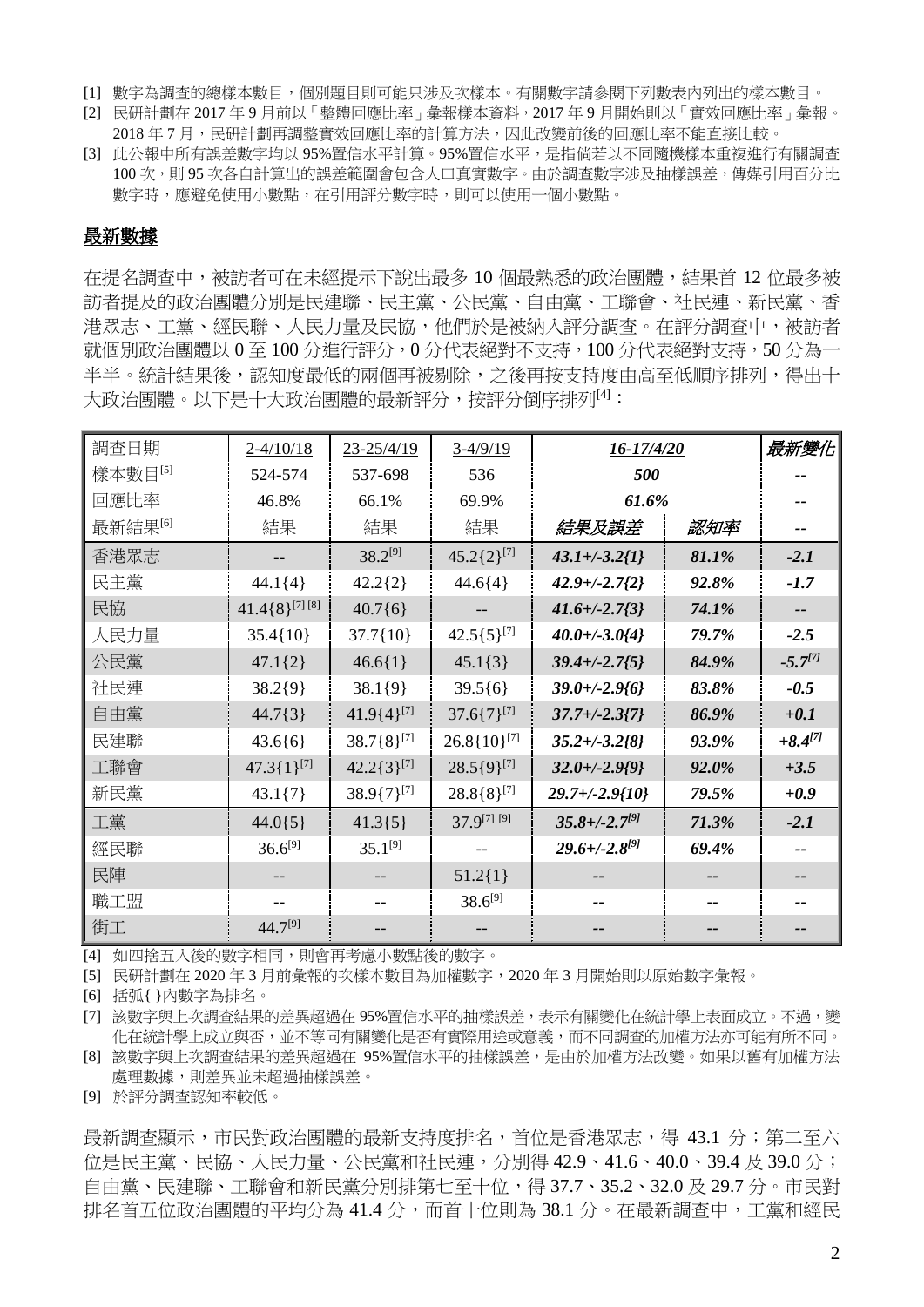聯分別得 35.8 及 29.6 分, 但由於認知率較低而被剔除。公民黨的評分較七個月前顯著下跌 5.7 分,是其於 2006年上榜以來的新低,而民建聯則顯著上升 8.4 分。

### 民意日誌

民研計劃於 2007 年開始與慧科訊業有限公司合作,由慧科訊業按照民研計劃設計的分析方 法,將每日大事紀錄傳送至民研計劃,經民研計劃核實後成為「民意日誌」。

由於本新聞公報所涉及的調查項目,上次調查日期為 3-4/9/2019,而今次調查日期則為 16-17/4/2020,因此是次公報中的「民意日誌」項目便以上述日期為依歸,讓讀者作出比較。 以涵蓋率不下 25%本地報章每日頭條新聞和報社評論計,在上述期間發生的相關大事包括以下 事件,讀者可以自行判斷有關事件有否影響各項民調數字:

| 15/4/20  | 中聯辦主任駱惠寧指香港要維護國家安全          |
|----------|-----------------------------|
| 14/4/20  | 林鄭月娥指港澳辦及中聯辨沒有干預香港事務        |
| 13/4/20  | 港澳辦及中聯辦批評立法會議員郭榮鏗           |
| 12/4/20  | 香港單日新增新型冠狀病毒肺炎個案下降至4宗       |
| 11/4/20  | 香港新型冠狀病毒肺炎個案達 1,000宗        |
| 9/4/20   | 政府推出 800 億「保就業」措施           |
| 8/4/20   | 政府宣布逾 1,300 億紓困措施抗疫         |
| 1/4/20   | 政府宣布麻雀館、卡拉 OK 等娛樂場所須暫停營業    |
| 27/3/20  | 政府宣布禁 4 人以上公眾聚會             |
| 23/3/20  | 政府宣布本地酒吧及食肆禁賣酒              |
| 29/2/20  | 美國國務院及多名議員對黎智英、李卓人及楊森被捕表示關注 |
| 28/2/20  | 警方拘捕黎智英、李卓人及楊森              |
| 26/2/20  | 財政司司長陳茂波發表財政預算案             |
| 14/2/20  | 政府宣布成立防疫抗疫基金涉及 250 億元       |
| 6/2/20   | 市民搶購生活必需品                   |
| 3/2/20   | 政府宣布進一步關閉關口                 |
| 1/2/20   | 醫管局員工陣線通過罷工                 |
| 31/1/20  | 政府拒絕全面封關                    |
| 29/1/20  | 口罩供應短缺並出現搶購潮                |
| 22/1/20  | 香港現兩宗「高度懷疑」武漢肺炎個案           |
| 19/1/20  | 中環集會演變成警民衝突                 |
| 14/1/20  | 政府推出十項民生政策                  |
| 4/1/20   | 駱惠寧被委任為中聯辦主任                |
| 1/1/20   | 民間人權陣線舉辦元旦大遊行               |
| 31/12/19 | 除夕夜多區出現示威抗爭活動               |
| 25/12/19 | 聖誕節期間多區出現示威抗爭活動             |
| 8/12/19  | 民間人權陣線指約 80 萬人參與國際人權日遊行     |
| 28/11/19 | 美國總統特朗普簽署《香港人權與民主法案》        |
| 25/11/19 | 民主派取得大部分區議會議席               |
| 24/11/19 | 區議會選舉投票率創新高                 |
| 20/11/19 | 美國參議院通過《香港人權與民主法案》          |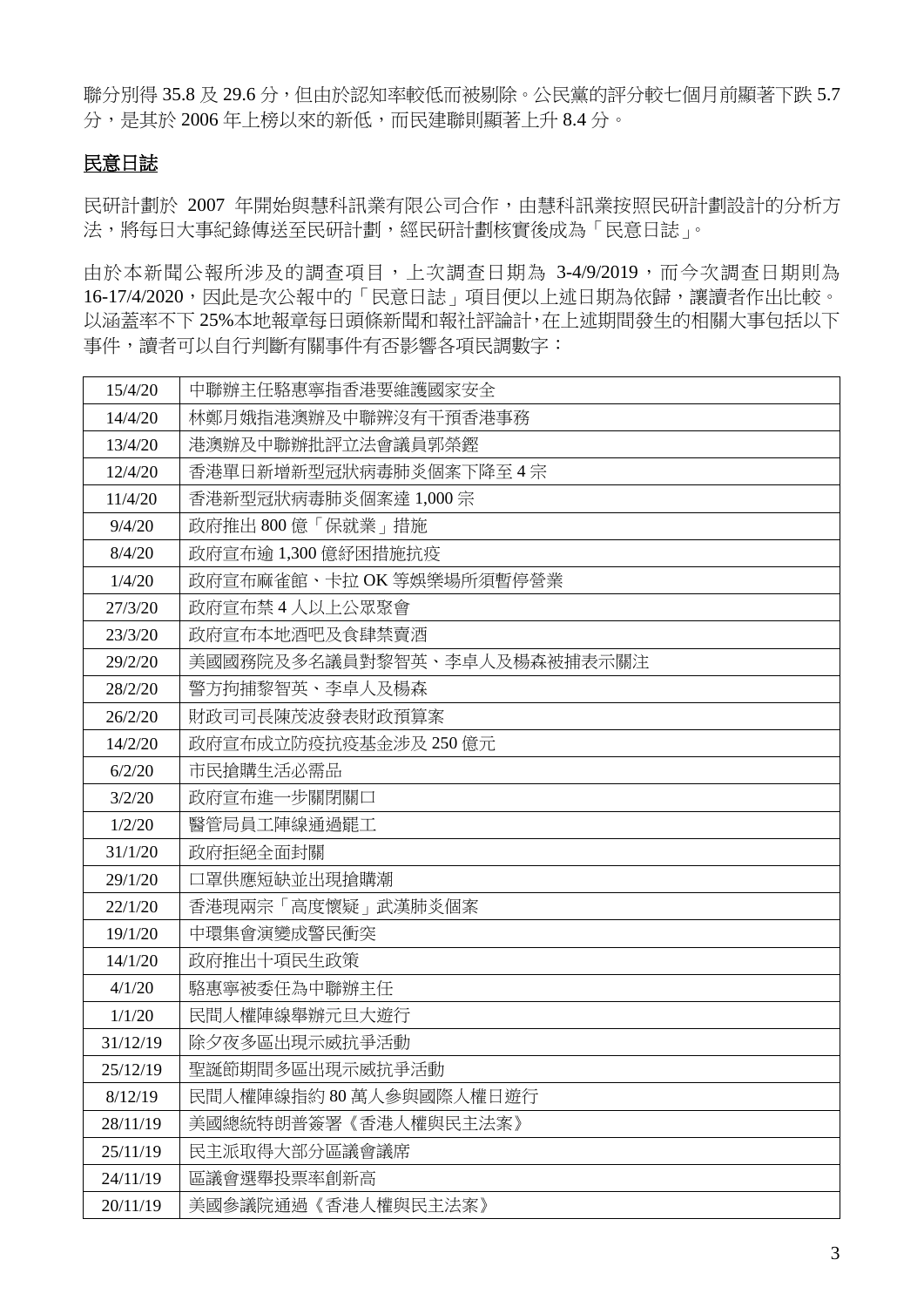| 19/11/19 | 《禁蒙面法》被裁定違憲                    |
|----------|--------------------------------|
| 17/11/19 | 警察圍堵理工大學並與示威者激烈衝突              |
| 12/11/19 | 中文大學出現激烈警民衝突                   |
| 11/11/19 | 交通警於西灣河開三槍擊中示威者                |
| 8/11/19  | 將軍澳墮樓科大學生不治                    |
| 29/10/19 | 黃之鋒被裁定區議會選舉提名無效                |
| 16/10/19 | 林鄭月娥發表 2019 年施政報告              |
| 4/10/19  | 政府正式引用《緊急法》訂立《禁蒙面法》            |
| 1/10/19  | 全港多區出現示威及警民衝突,警方在荃灣使用實彈射傷一名示威者 |
| 26/9/19  | 林鄭月娥出席首場社區對話                   |
| 4/9/19   | 林鄭月娥宣佈正式撤回修訂《逃犯條例》草案           |
| 3/9/19   | 港澳辦就反修例運動召開記者會                 |

## 數據分析

最新政治團體民望調查顯示,對比七個月前,以熟悉程度計,首3位最多市民認識的政治團體 分別是民建聯、民主黨和公民黨,而民協則取代民陣重新上榜。論支持度評分,香港眾志以 43.1 分首次奪得首位;第二至六位是民主黨、民協、人民力量、公民黨和社民連,分別得 42.9、41.6、 40.0、39.4 及 39.0 分;自由黨、民建聯、工聯會和新民黨分別排第七至十位,得 37.7、35.2、 32.0 及 29.7 分。市民對排名首五位政治團體的平均分為 41.4 分,而首十位則為 38.1 分。公民 黨的評分較七個月前顯著下跌 5.7 分,是其於 2006年上榜以來的新低,而民建聯則顯著上升 8.4 分。須要說明,躋身「十大政團」的先決條件是市民對政治團體的熟悉程度,然後再按支 持度排名。「十大」以外的政治團體,支持度可以很高或很低,但由於並非市民最熟悉的政團, 所以不在榜內。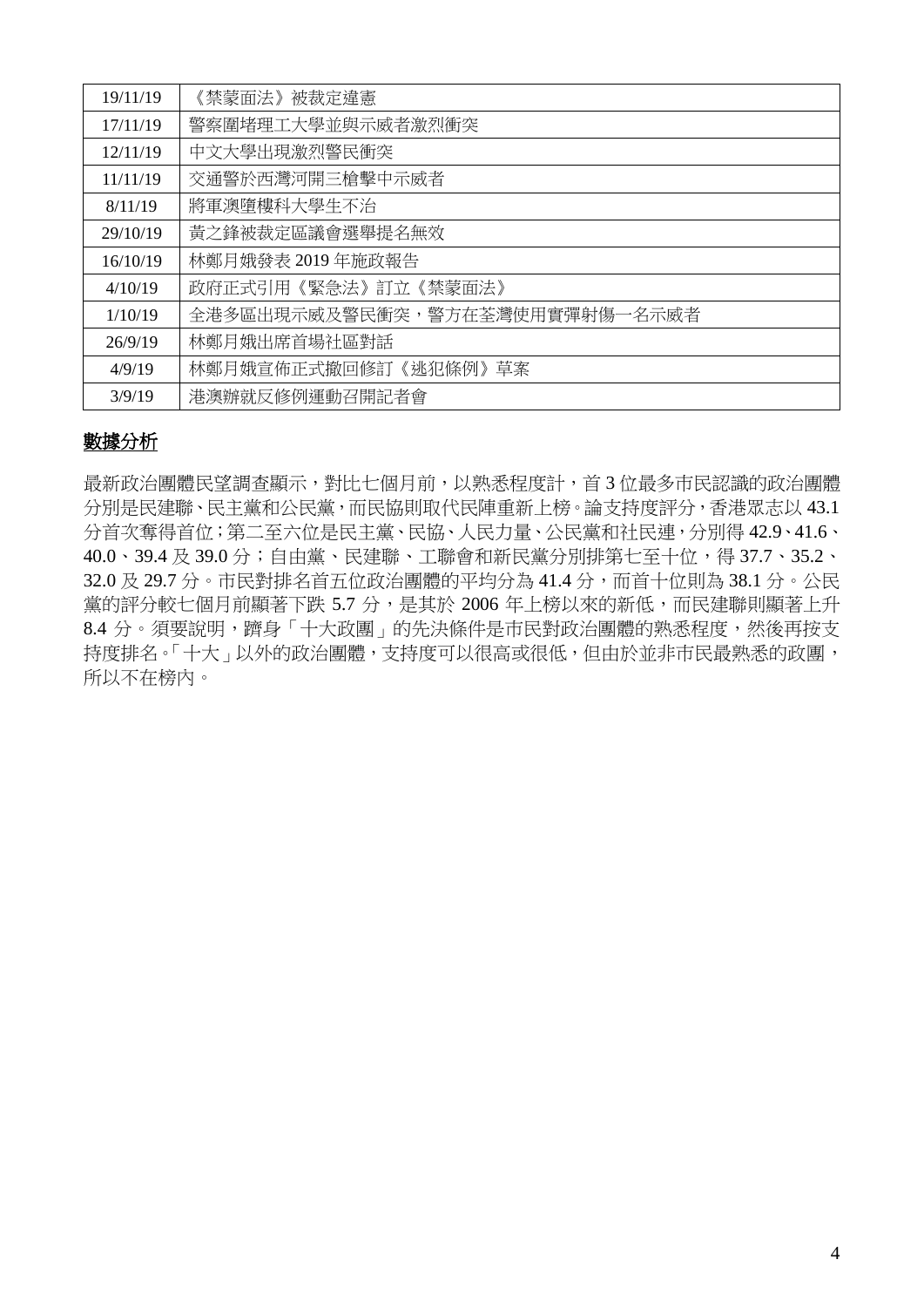

Tel 電話: (852) 3844 3111 Fax 傳真: (852) 3705 3361 Website 網址: https://www.pori.hk Address: Units 9-11, 6/F, Tower B, Southmark, 11 Yip Hing Street, Wong Chuk Hang 地址: 黃竹坑業興街 11 號南滙廣場 B 座 6 樓 9-11 室

# **Press Release on April 28, 2020**

## **POP releases ratings of top 10 political groups**

### **Special Announcements**

- 1. The predecessor of Hong Kong Public Opinion Program (HKPOP) was The Public Opinion Programme at The University of Hong Kong (HKUPOP). "POP" in this release can refer to HKPOP or its predecessor HKUPOP.
- 2. The survey on the ratings of top 10 political groups released today by POP is the last of its kind before July 1, 2020. Whether it will be continued or not will depend on public support.

### **Abstract**

POP successfully interviewed 506 and 500 Hong Kong residents in a two-stage random telephone survey conducted by real interviewers in mid-April. The latest survey of the top 10 political groups showed that compared to seven months ago, in terms of familiarity, the top 3 political groups are Democratic Alliance for the Betterment and Progress of Hong Kong (DAB), Democratic Party (DP) and Civic Party (CP) while Hong Kong Association for Democracy and People's Livelihood (ADPL) re-entered the list and replaced Civil Human Rights Front (CHRF). In terms of absolute ratings, Demosistō topped the list with 43.1 marks for the first time. DP, ADPL, People Power, CP and League of Social Democrats (LSD) ranked the 2nd to 6th with 42.9, 41.6, 40.0, 39.4 and 39.0 marks correspondingly. The 7th to 10th ranks went to Liberal Party, DAB, Hong Kong Federation of Trade Unions (FTU) and New People's Party which attained 37.7, 35.2, 32.0 and 29.7 marks respectively. The mean score obtained by the top 5 political groups was 41.4 marks, while that for the top 10 was 38.1 marks. Compared to seven months ago, the rating of CP has dropped significantly by 5.7 marks and registered its record low since it first appeared on the list since 2006, while that of DAB has increased significantly by 8.4 marks. It should be noted, however, that our "Top 10 Political Groups" only includes groups which are best known to the public, ranked according to their support ratings. Other political groups may well have very high or low support ratings, but because they are relatively less well-known, they are not included in our final list. The effective response rate of the rating survey is 61.6%. The maximum sampling error of ratings is +/-3.2 at 95% confidence level.

### **Contact Information**

|                                        | Naming stage                                             | <b>Rating stage</b>                                                |
|----------------------------------------|----------------------------------------------------------|--------------------------------------------------------------------|
| Date of survey                         | 14-15/4/2020                                             | 16-17/4/2020                                                       |
| Sample size $[1]$                      | 506 (including 254 landline and 252)<br>mobile samples)  | 500 (including 251 landline and 249 $\parallel$<br>mobile samples) |
| Effective response rate <sup>[2]</sup> | 68.5%                                                    | 61.6%                                                              |
| Survey method                          | : Random telephone survey conducted by real interviewers |                                                                    |
| Target population                      | Cantonese-speaking Hong Kong residents aged 18 or above  |                                                                    |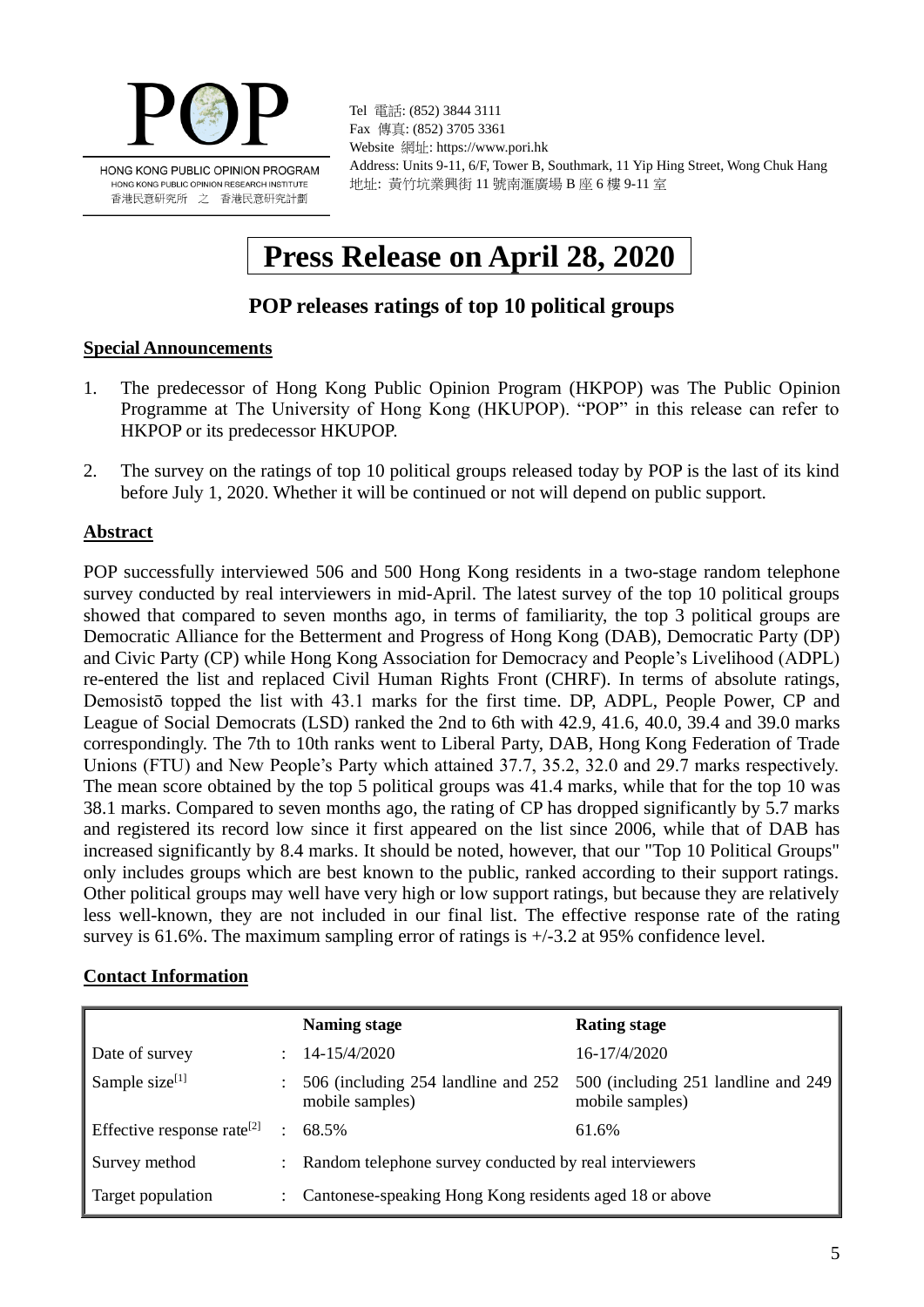| Sampling error $^{[3]}$ | : Sampling error of ratings not more than $+/-3.2$ at 95% conf. level                                                                                                                                                                                                                                                                                                                            |
|-------------------------|--------------------------------------------------------------------------------------------------------------------------------------------------------------------------------------------------------------------------------------------------------------------------------------------------------------------------------------------------------------------------------------------------|
| Weighting method        | : Rim-weighted according to figures provided by the Census and Statistics<br>Department. The gender-age distribution of the Hong Kong population came<br>from "Mid-year population for 2018", while the educational attainment<br>(highest level attended) distribution and economic activity status distribution<br>came from "Women and Men in Hong Kong - Key Statistics (2018)<br>Edition)". |

[1] This figure is the total sample size of the survey. Some questions may only involve a subsample, the size of which can be found in the tables below.

[2] Before September 2017, "overall response rate" was used to report surveys' contact information. Starting from September 2017, "effective response rate" was used. In July 2018, POP further revised the calculation of effective response rate. Thus, the response rates before and after the change cannot be directly compared.

[3] All error figures in this release are calculated at 95% confidence level. "95% confidence level" means that if we were to repeat a certain survey 100 times with different random samples, we would expect 95 times having the population parameter within the respective error margins calculated. Because of sampling errors, when quoting percentages, journalists should refrain from reporting decimal places, whereas one decimal place can be used when quoting rating figures.

### **Latest Figures**

In the naming survey, respondents could name, unprompted, up to 10 political groups whom they knew best. DAB, DP, CP, Liberal Party, FTU, LSD, New People's Party, Demosistō, Labour Party, Business and Professionals Alliance for Hong Kong (BPA), People Power and ADPL were the top 12 political groups mentioned most frequently, they therefore entered the rating survey. In the rating survey, respondents were asked to rate individual political groups using a 0-100 scale, where 0 indicates absolutely no support, 100 indicates absolute support and 50 means half-half. After calculation, the bottom two political groups in terms of recognition rate were dropped; the remaining 10 were then ranked according to their support ratings to become the top 10 political groups. Recent ratings of the top 10 political groups are summarized below, in descending order of support ratings<sup>[4]</sup>:

| Date of survey                 | $2 - 4/10/18$        | 23-25/4/19        | $3-4/9/19$              | <u>16-17/4/20</u>    |                            | <b>Latest</b><br><i>change</i> |
|--------------------------------|----------------------|-------------------|-------------------------|----------------------|----------------------------|--------------------------------|
| Sample size <sup>[5]</sup>     | 524-574              | 537-698           | 536                     | 500                  |                            |                                |
| Response rate                  | 46.8%                | 66.1%             | 69.9%                   | 61.6%                |                            |                                |
| Latest findings <sup>[6]</sup> | Finding              | Finding           | Finding                 | Finding & error      | <b>Recognition</b><br>rate |                                |
| Demosistō                      |                      | $38.2^{[9]}$      | $45.2\{2\}^{[7]}$       | $43.1 + (-3.2)$      | 81.1%                      | $-2.1$                         |
| DP                             | $44.1\{4\}$          | $42.2{2}$         | $44.6{4}$               | $42.9 + (-2.7 {2})$  | 92.8%                      | $-1.7$                         |
| <b>ADPL</b>                    | $41.4\{8\}^{[7][8]}$ | $40.7\{6\}$       |                         | $41.6 + (-2.7)^3$    | 74.1%                      |                                |
| People Power                   | $35.4\{10\}$         | $37.7\{10\}$      | $42.5\{5\}^{[7]}$       | $40.0 + (-3.0)4$     | 79.7%                      | $-2.5$                         |
| CP                             | $47.1\{2\}$          | $46.6{1}$         | $45.1\{3\}$             | $39.4 + (-2.75)$     | 84.9%                      | $-5.7^{[7]}$                   |
| <b>LSD</b>                     | $38.2{9}$            | $38.1{9}$         | $39.5{6}$               | $39.0 + (-2.96)$     | 83.8%                      | $-0.5$                         |
| <b>Liberal Party</b>           | $44.7\{3\}$          | $41.9{4}^{[7]}$   | $37.6\{7\}^{[7]}$       | $37.7 + (-2.3)7$     | 86.9%                      | $+0.1$                         |
| <b>DAB</b>                     | $43.6{6}$            | $38.7\{8\}^{[7]}$ | $26.8\{10\}^{[7]}$      | $35.2 + (-3.2/8)$    | 93.9%                      | $+8.4^{[7]}$                   |
| <b>FTU</b>                     | $47.3\{1\}^{[7]}$    | $42.2\{3\}^{[7]}$ | $28.5\{9\}^{[7]}$       | $32.0 + (-2.9)^9$    | 92.0%                      | $+3.5$                         |
| New People's Party             | $43.1\{7\}$          | $38.9\{7\}^{[7]}$ | $28.8\{8\}^{[7]}$       | $29.7 + (-2.9{10}$   | 79.5%                      | $+0.9$                         |
| <b>Labour Party</b>            | $44.0\{5\}$          | $41.3{5}$         | 37.9 <sup>[7]</sup> [9] | $35.8 + (-2.7^{97})$ | 71.3%                      | $-2.1$                         |
| <b>BPA</b>                     | $36.6^{[9]}$         | $35.1^{[9]}$      |                         | $29.6 + (-2.8^{97})$ | 69.4%                      |                                |
| <b>CHRF</b>                    |                      |                   | $51.2$ {1}              |                      |                            |                                |
| <b>HKCTU</b>                   |                      |                   | $38.6^{[9]}$            |                      |                            |                                |
| <b>NWS</b>                     | 44.7[9]              |                   |                         |                      |                            |                                |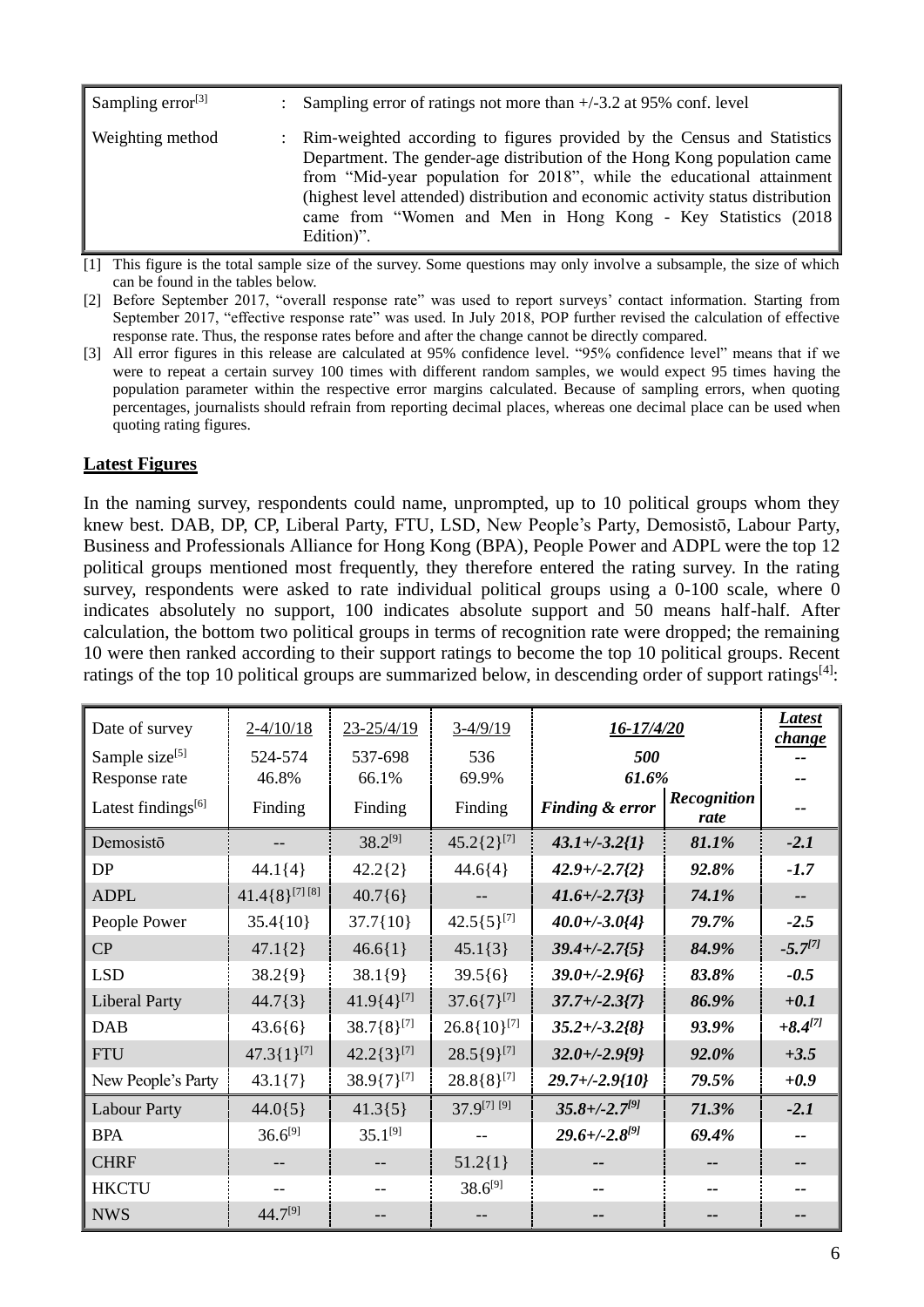- [4] If the rounded figures are the same, numbers after the decimal point will be considered.
- [5] Before March 2020, weighted count was used to report subsample size. Starting from March 2020, raw count was used instead.
- [6] Numbers in curly brackets { } indicate the rankings.
- [7] The difference between the figure and the result from the previous survey has gone beyond the sampling error at 95% confidence level, meaning that the change is statistically significant prima facie. However, whether the difference is statistically significant is not the same as whether they are practically useful or meaningful, and different weighting methods could have been applied in different surveys.
- [8] The difference between the figure and the result from the previous survey has gone beyond the sampling error at 95% confidence level because of a change in the weighting method. If the previous weighting method was used, the difference would not have gone beyond the sampling error.
- [9] Recognition rates were comparatively low in the rating survey.

The latest survey showed that Demosistō topped the list and became the most popularly supported political group, attaining 43.1 marks. DP, ADPL, People Power, CP and LSD ranked the 2nd to 6th with 42.9, 41.6, 40.0, 39.4 and 39.0 marks correspondingly. The 7th to 10th ranks went to Liberal Party, DAB, FTU and New People's Party which attained 37.7, 35.2, 32.0 and 29.7 marks respectively. The mean score obtained by the top 5 political groups was 41.4 marks, while that for the top 10 was 38.1 marks. For this latest survey, Labour Party and BPA obtained support ratings of 35.8 and 29.6 marks respectively, but they were dropped due to their relatively low recognition rates. Compared to seven months ago, the rating of CP has dropped significantly by 5.7 marks and registered its record low since it first appeared on the list since 2006, while that of DAB has increased significantly by 8.4 marks.

### **Opinion Daily**

In 2007, POP started collaborating with Wisers Information Limited whereby Wisers supplies to POP a record of significant events of that day according to the research method designed by POP. These daily entries would then become "Opinion Daily" after they are verified by POP.

For the polling items covered in this press release, the previous survey was conducted from 3 to 4 September, 2019 while this survey was conducted from 16 to 17 April, 2020. During this period, herewith the significant events selected from counting newspaper headlines and commentaries on a daily basis and covered by at least 25% of the local newspaper articles. Readers can make their own judgment if these significant events have any impacts to different polling figures.

| 15/4/20 | Director of the Liaison Office Luo Huining says Hong Kong needs to safeguard national<br>security.                         |
|---------|----------------------------------------------------------------------------------------------------------------------------|
| 14/4/20 | Carrie Lam claims the Hong Kong and Macau Affairs Office and the Liaison Office did not<br>interfere in Hong Kong affairs. |
| 13/4/20 | The Hong Kong and Macau Affairs Office and the Liaison Office criticize Legislative<br>Councillor Dennis Kwok.             |
| 12/4/20 | The number of daily new confirmed cases of coronavirus disease in Hong Kong drop to four.                                  |
| 11/4/20 | The number of coronavirus disease cases in Hong Kong reaches 1,000.                                                        |
| 9/4/20  | The government launches a subsidy scheme involving \$80 billion to keep workers in<br>employment.                          |
| 8/4/20  | The government announces relief measures involving over \$130 billion to combat the<br>pandemic.                           |
| 1/4/20  | The government orders karaoke lounges, mahjong parlors and nightclubs to close.                                            |
| 27/3/20 | The government announces the ban on gathering with more than 4 people.                                                     |
| 23/3/20 | The government bans bars and restaurants from selling alcohol.                                                             |
| 29/2/20 | US Department of State and some councillors express concern over the arrest of Jimmy Lai,<br>Lee Cheuk-yan and Yeung Sum.  |
| 28/2/20 | Police arrests Jimmy Lai, Lee Cheuk-yan and Yeung Sum.                                                                     |
| 26/2/20 | Financial Secretary Paul Chan delivers the Budget.                                                                         |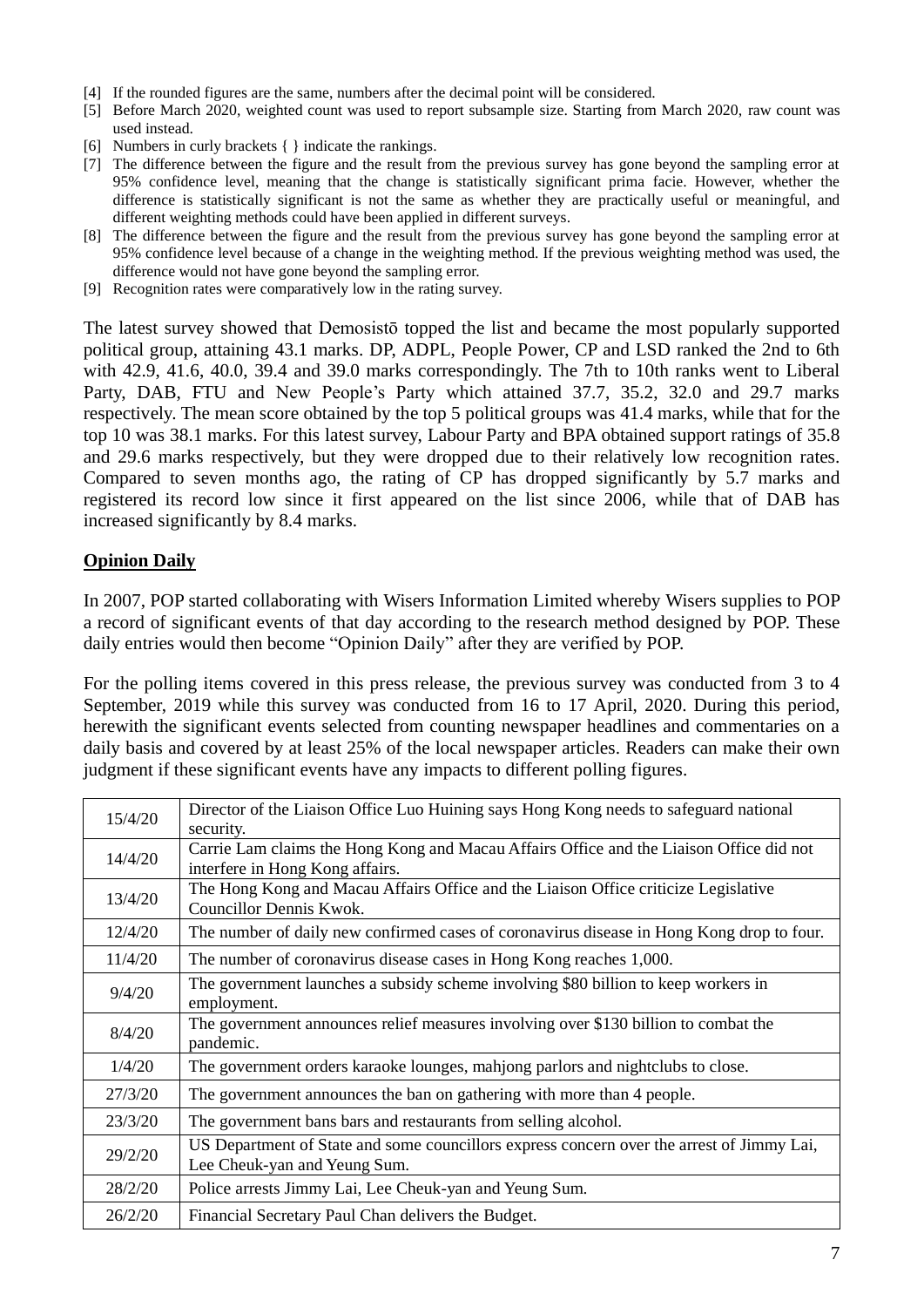| 14/2/20  | The government announces the setting up of the Anti-epidemic Fund.                                                                                                   |
|----------|----------------------------------------------------------------------------------------------------------------------------------------------------------------------|
| 6/2/20   | People rush to purchase daily necessities.                                                                                                                           |
| 3/2/20   | The government announces further closure of borders.                                                                                                                 |
| 1/2/20   | Hospital Authority Employees Alliance members vote to go on strike.                                                                                                  |
| 31/1/20  | The government refuses full border closure.                                                                                                                          |
| 29/1/20  | People rush to purchase masks, which are in short supply.                                                                                                            |
| 22/1/20  | Two "highly suspected" Wuhan pneumonia cases are found in Hong Kong.                                                                                                 |
| 19/1/20  | Rally at Central turns into a conflict between protestors and the police.                                                                                            |
| 14/1/20  | The government announces ten initiatives to benefit livelihoods of the people.                                                                                       |
| 4/1/20   | Luo Huining is appointed the Director of the Liaison Office.                                                                                                         |
| 1/1/20   | The Civil Human Rights Front organizes the New Year Rally.                                                                                                           |
| 31/12/19 | Protesting activities occur in multiple districts on New Year's Eve.                                                                                                 |
| 25/12/19 | Protesting activities occur in multiple districts during Christmas.                                                                                                  |
| 8/12/19  | The Civil Human Rights Front announces that around eight hundred thousand people<br>participated in the International Human Rights Day protest.                      |
| 28/11/19 | US President Donald Trump signs the Hong Kong Human Rights and Democracy Act.                                                                                        |
| 25/11/19 | The pro-democracy camp wins a majority of seats in the District Councils.                                                                                            |
| 24/11/19 | The District Council Election sees record high voter turnout.                                                                                                        |
| 20/11/19 | The US Senate passes the Hong Kong Human Rights and Democracy Act.                                                                                                   |
| 19/11/19 | The anti-mask law is ruled to be unconstitutional.                                                                                                                   |
| 17/11/19 | The police surround the Hong Kong Polytechnic University and clash violently with<br>protesters.                                                                     |
| 12/11/19 | Violent conflicts between protestors and the police occur in the Chinese University of Hong<br>Kong.                                                                 |
| 11/11/19 | A traffic policeman fires three live rounds at a protester.                                                                                                          |
| 8/11/19  | HKUST student who fell from height in Tseung Kwan O passes away.                                                                                                     |
| 29/10/19 | Nomination of Joshua Wong for District Council election is ruled to be invalid.                                                                                      |
| 16/10/19 | Carrie Lam delivers the 2019 Policy Address.                                                                                                                         |
| 4/10/19  | The government officially enacts anti-mask law by invoking emergency law.                                                                                            |
| 1/10/19  | Protests and conflicts between protestors and the police occur in multiple districts in Hong<br>Kong, the police shoots a protester with a live bullet in Tsuen Wan. |
| 26/9/19  | Carrie Lam attends the first Community Dialogue session.                                                                                                             |
| 4/9/19   | Carrie Lam announces the formal withdrawal of the extradition bill.                                                                                                  |
| 3/9/19   | The Hong Kong and Macau Affairs Office holds a press conference regarding the<br>anti-extradition bill movement.                                                     |

### **Data Analysis**

The latest survey of the top 10 political groups showed that compared to seven months ago, in terms of familiarity, the top 3 political groups are DAB, DP and CP while ADPL re-entered the list and replaced CHRF. In terms of absolute ratings, Demosistō topped the list with 43.1 marks for the first time. DP, ADPL, People Power, CP and LSD ranked the 2nd to 6th with 42.9, 41.6, 40.0, 39.4 and 39.0 marks correspondingly. The 7th to 10th ranks went to Liberal Party, DAB, FTU and New People's Party which attained 37.7, 35.2, 32.0 and 29.7 marks respectively. The mean score obtained by the top 5 political groups was 41.4 marks, while that for the top 10 was 38.1 marks. Compared to seven months ago, the rating of CP has dropped significantly by 5.7 marks and registered its record low since it first appeared on the list since 2006, while that of DAB has increased significantly by 8.4 marks. It should be noted, however, that our "Top 10 Political Groups" only includes groups which